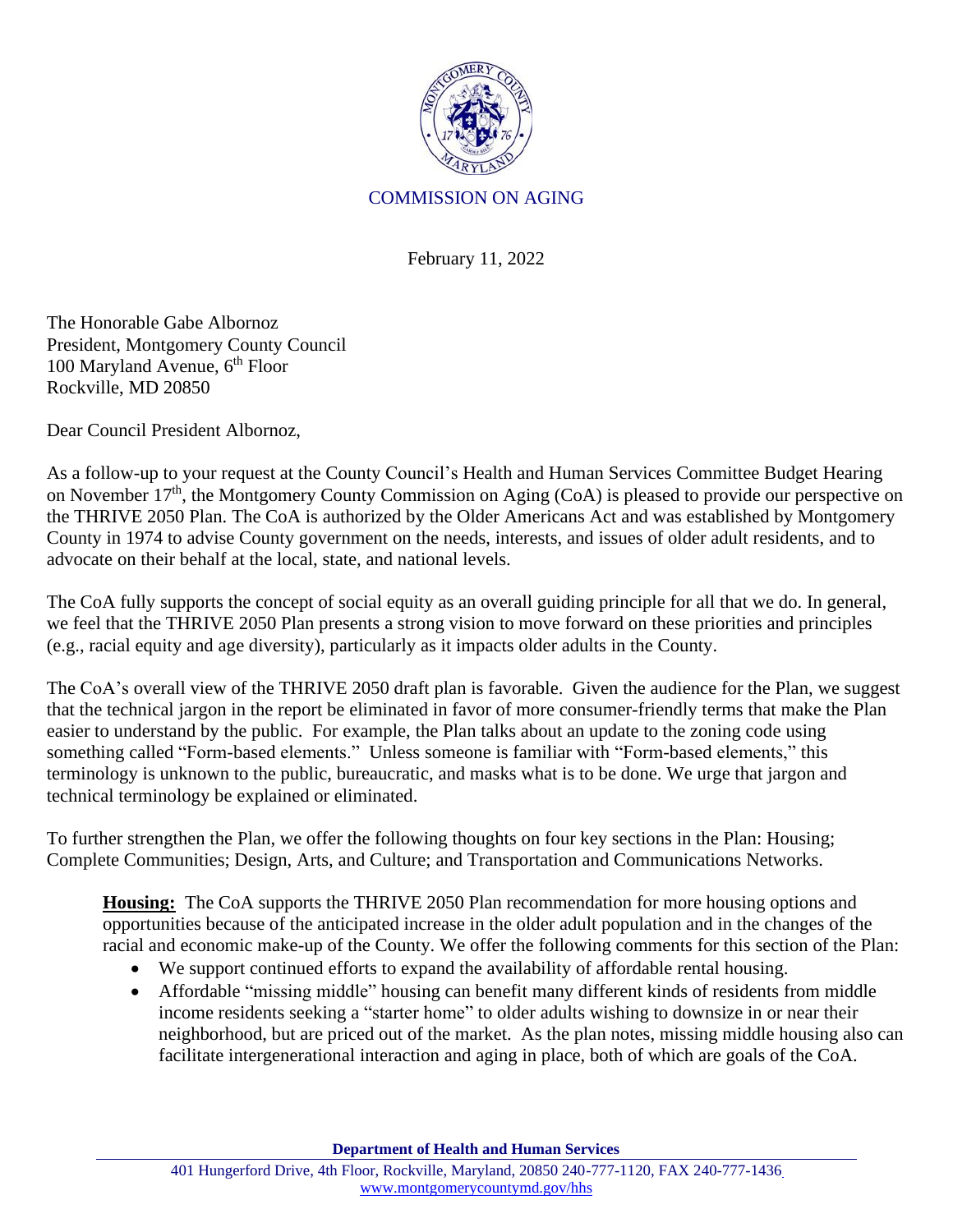- The CoA supports design for life policies, and we strongly suggest that the THRIVE 2050 Plan consider adding a recommendation that building codes require design for life /universal design (or, at a minimum, safety features such as grab bars, wheel chair access, no-step entrances, wider doors, elevators, etc.) in new multifamily senior housing and for modifications when upgrading existing housing for older adults who may choose to age-in-place. Such options and opportunities can have a great impact on the livability of housing and communities for older adults.
- We also recommend that the first four metrics for measuring success or failure, presented near the end of the Housing section, disaggregate the data by age and gender in addition to race.
- The CoA is pleased to see the Plan's support for additional funding for the Housing Initiative Funds (HIF).

**Complete Communities:** The CoA believes the concepts presented in this section encourage integration and diversity of communities. By supporting a broader range of types of households and incomes levels, the concepts presented have the potential to reduce the concentration of poverty and increase racial and economic equity for all older adults in Montgomery County. The complete community concepts can encourage intergenerational housing and may enable older adults to have an active lifestyle in the communities where they may have lived for many years. We realize some older adults have resisted this concept as they worry about removing single-family home zoning restrictions because of the potential for more congestion and purportedly reduced housing values. Although this concept can potentially pit highincome and low-income older adults against one another, we believe that in the longer term, the overall benefit to older adults will outweigh the concerns. In addition, the concept contributes to stable communities and reduces the possibility that some older adults might have to move out of Montgomery County because of the high cost of housing. Notwithstanding our overall support for the concepts outlined in this section, we are concerned that the plan lacks sufficient changes to policies, regulations, or procedures to understand how the concepts can be actualized.

**Design, Arts, and Culture:** Overall, the CoA supports the concepts presented in this section. In particular, we believe the following quote on Page 41 is an important guiding principle to the Plan; "A desire for human interaction cuts across lines of age, race and ethnicity, and class and is critical to the happiness of individuals as well as the collective well-being of a community. Encouraging different kinds of people to interact in public spaces is important to building a sense of community with shared interests and values. Arts and culture spaces and programming can help us better understand and appreciate each other, strengthening support for diversity and inclusion and building trust." In addition, we believe the THRIVE 2050 Plan would benefit from a high-level description of the anticipated changes to codes, design guidelines, regulatory tools and zoning modifications needed to facilitate shared use, encourage walkable communities, and create social interaction. Clear standards governing acceptable community-based forms will encourage the introduction of different housing types and neighborhood-serving retail centers, where essential services are within walking distance of most residences. As noted above, we are concerned about the lack of specifics with respect to the required policy, legislative, or regulatory changes needed to make the vision of the Plan a reality. The Plan should present how the goals and policies will be actualized.

**Transportation and Communication Networks:** We appreciate the goal of the THRIVE 2050 Plan to "create a world-class transportation system." However, it appears that a world-class transportation system simply translates into just more buses, be they electric or hybrid. It does not create an environment for a broad range of innovative services that will serve not only older adults, but a range of demographic, racial, and spatial portions of the County. The Plan should create a vision where demand-responsive service in both urban and rural settings can function. For example, this might include transportation services like Uber and Lyft, especially in rural areas where public transportation is less accessible. The Plan also needs to account for the growth in privately-owned electric and autonomous vehicles that will inevitably be a part of our future transportation system, servicing all age groups in the County.

As the County begins to expand its broadband and wireless 5G network, we strongly believe that the THRIVE 2050 Plan needs to better incorporate ways to expand the use of that network. For example, the